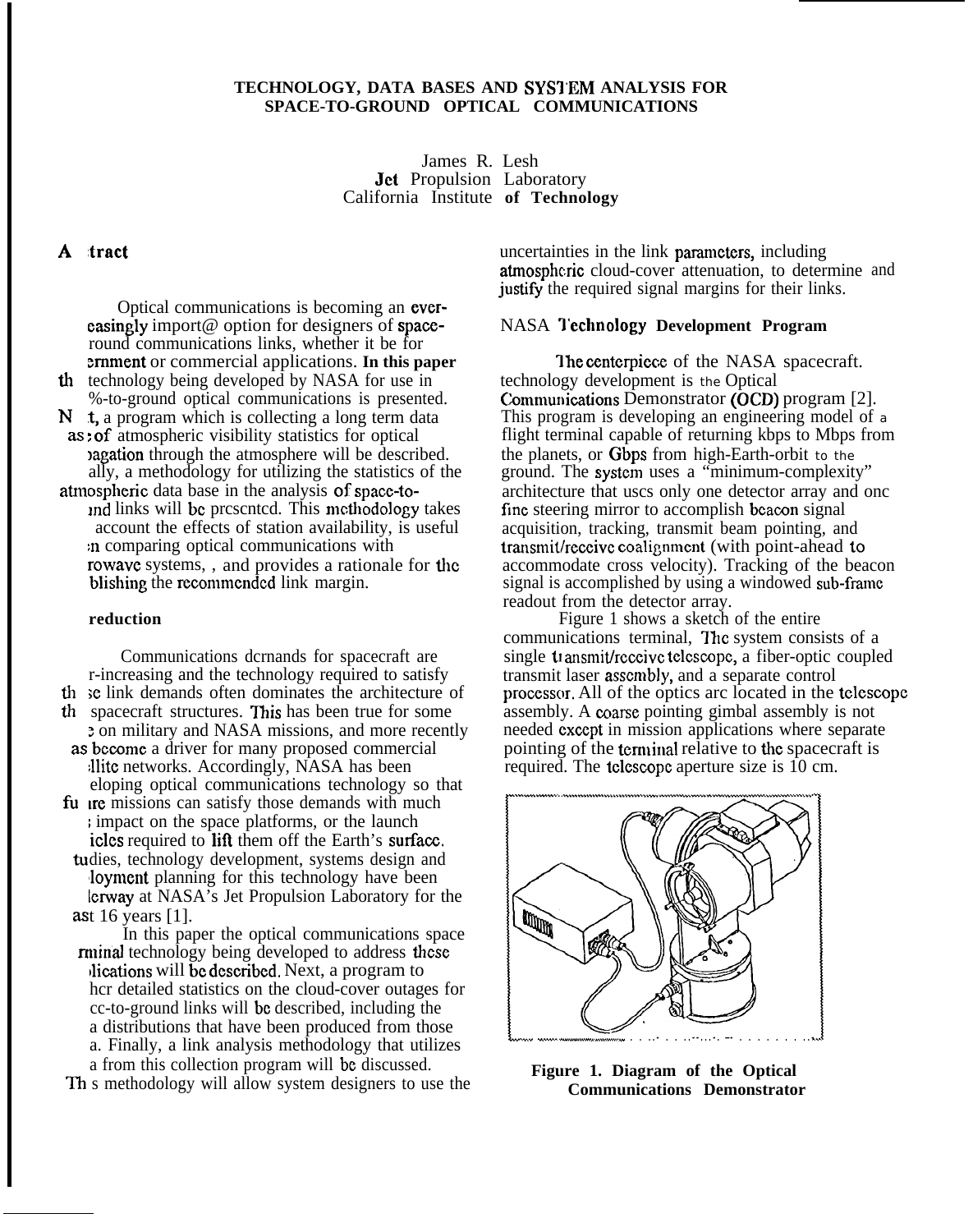The OCD is currently under dcvclopmcnt and is to undergo systcm-level testing in early 1996. Current estimates of the complctc system mass and power (excluding the coarse-pointing gimbal) are  $8 \text{ kg}$  and 30 w,

For lower-altitude Earth-orbit applications, a smaller space terminal is being considered [3]. Like the OCD, this terminal will track an uplink beacon signal using a single tracking detector and a single fine steering mirror. Unlike the OCD, the system has no separate transmit-beam point-ahead. The transmit aperture is just under 1 cm in diameter, producing a broad enough beam to more than cover the point-ahead offset.

This terminal contains a 2-axis steering mirror that directs the rcceivcd beacon signal through a dichroic filter and focuses it onto a quadrant tracking detector. Electronic signals from the tracker arc used to keep the steering mirror properly oriented. Also contained on the unit is a laser diode emitter and anamorphic optics to circularize the output beam. The resulting transmit beam reflects off the dichroic filter, then the steering mirror, and is sent back in the direction of the beacon. It is cxpcctcd that this terminal will have a mass of only about 3 kg and a power consumption of 11 Watts. It is capable of rctuming 1 Gbps or more from a 1000 km orbit to a 1 meter ground telescope with more than a 20 dB link margin.

The final element in the trilogy of optical communications space terminal technologies is an even smaller unit designed for short-range or Iowcr data rate applications. Such applications include 500 km links to the ground at data rates less than about 50 Mbps, or space-to-space links of a fcw km at rates up to a fcw 100 Mbps. Unlike the above systems, this terminal contains no fine steering at all. The equivalent aperture diameter is approximately 0.5 mm, producing a wide enough transmit beam to cover the attitude uncertainty of most low Earth orbit mapping spacecraft. A small coarse pointing gimbal would bc required to point the terminal relative to the spacecraft attitude. The estimated mass and power consumption for this terminal arc 1.5 kg and 8 Watts respectively.

#### **Atmospheric Visibility Monitoring Program**

The performance of space-to-ground optical communications links is strongly influenced by the atmospheric conditions in the vicinity of the ground receiving station. The most significant impact comes from the attenuation (and occasional extinction) duc to clouds. Some data exists on average clear weather vs cloudy weather probabilities [4]. However, to completely characterize an optical link, one would

really like to have a detailed probability model'for the cloud-induced optical signal attenuations.

Recognizing this, JPL began several years ago to develop and deploy a set of three atmospheric visibility monitoring observatories [5]. These observatories contain autonornousl y-operated 30 cm telescopes that measure the intensity of bright stellar sources on the ground and from those measurements determine the attenuation of the signal due to the atmosphere. Each of the observatories measures the stellar intensity through a set of 5 spectral filters; two narrowband filters centered at 532 mn and 860 nm, respectively, and three astronomical wideband filters known as the "I", "R" and "V" filters. A third narrowband filter centered at 1064 nm is also included, but the sensitivity of the system detector must bc upgraded before it can bc used.

The observatory equipment is housed in a rolloff roof dome to protect it during storms. A weather instrument tower monitors weather conditions and closes the dome when conditions (rain, snow, high wind, exccssivc humidity) cxcced trigger levels. During these times, the observatory bookkeeps the condition as infinite atmospheric attenuation. Each observatory has a stored star catalog and when conditions permit, opens its dome and scarchcs for stars in its list. If a star is not observed, the atmospheric attenuation is again bookkc]}t as atmospheric extinction. When a star is located (using its precision telescope pointing mount), intensity mcasurcmcnts arc made through the several spectral filters. After compacting measurements on onc star, the system moves on to the next. Measured stellar intensities, as well as observatory status data arc collcctcd and stored on the observatory's computer hard disk. Once each day each observatory establishes connection with JPL via telephone line and its stored data is rctumed to a central JPL computer for processing.

The three observatories have been developed and deployed in the field. Onc is located at the JPL Table Mountain Facility (TMF), a 7500 foot elevation site near Wrightwood, CA (about 20 minutes northwest of San Bernardino). The second has been installed at an observatory facility at the top of Mt. Lcmmon, Arizona. The third has been set up on the hilltop behind JPL in Pasadena, CA. Although placed in an operational mode in the spring of  $19\overline{9}5$ , budgetary deficiencies have delayed final system checkout until the beginning of Fiscal year 1996. After checkout, the system will bc relocated to the Goldstone tracking network complex in the desert near Barstow, CA.

Data from the set of observatories, primarily the TMF and Mt. Lcmmon sites, have been collected for the past year. These data have been processed into cumulative probability distributions of atmospheric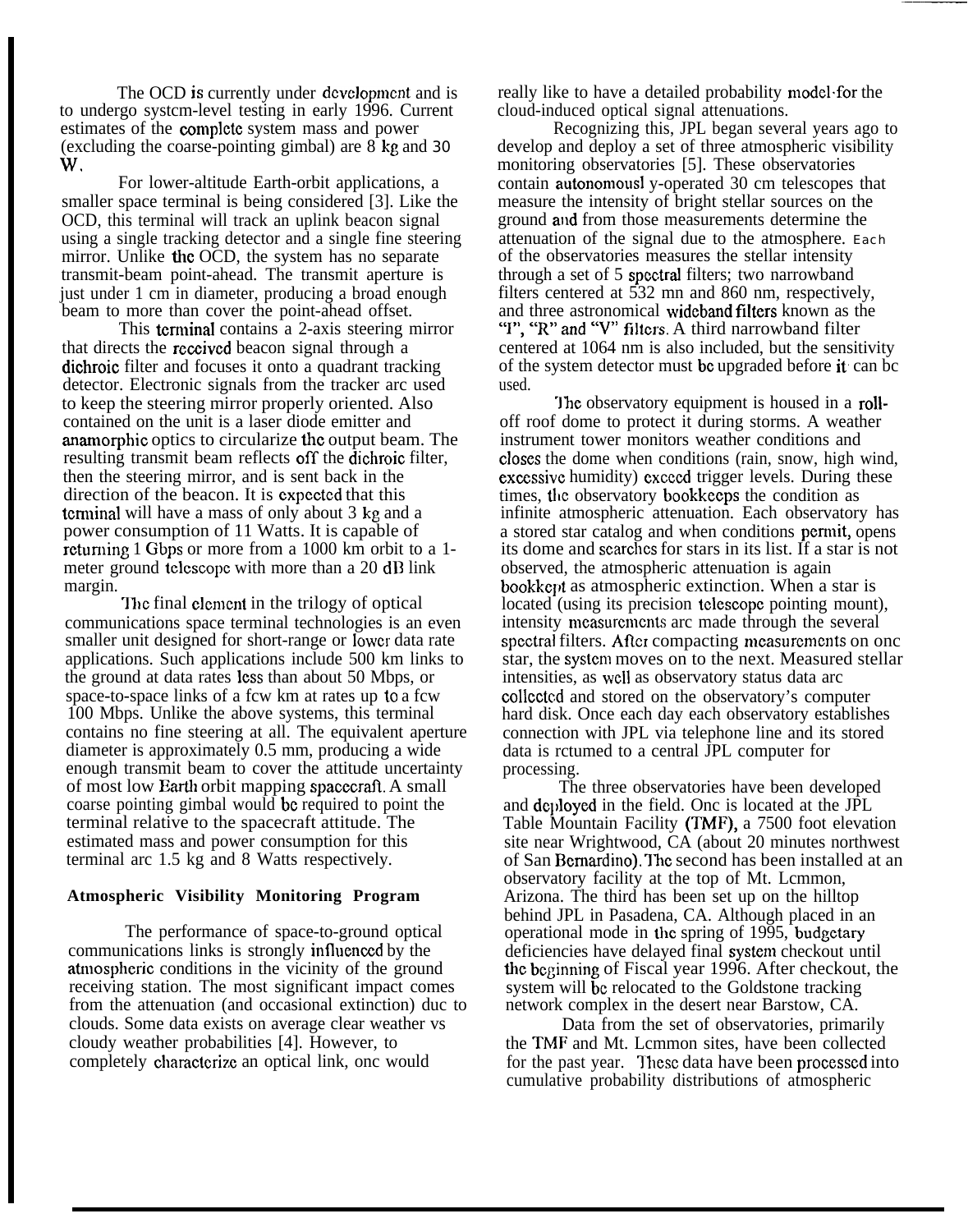attenuation. A typical plot of such a distribution is shown in Figure 2. This particular plot shows the visibility statistics in the 860 nm narrowband filter for the Table Mountain Facility observatory. The horizontal axis is zenith atmospheric attenuation in dB and the vertical axis is the probability that the atmospheric attenuation was less than or equal to the corresponding value of attenuation on the horizontal axis. Similar plots have been obtained for the other filter bands and on the other observatories.



Figure 2. Cumulative probability distribution for the TMF observatory, 860 nm filter.

These plots represent the marginal (single) station) probability statistics. The reason for developing three observatories and deploying them in, widely dispersed locations is to allow the collection of. visibility statistics for a spatially -diverse network (joint probability statistics). It is known that if three stations, each with 70°A availability are located in independent weather patterns, the probability that at least onc of those stations is cloud-free (attenuation below some reasonable value) is 97%. The system described above was dcvclopcd and deployed for the purpose of making measurements to validate these statistics. Current funding limitations have delayed the dcvclopmcnt of the software to produce such joint distributions for the time being.

## **Space-to-Ground Link Analysis** Mcihodology

When most people calculate the performance of a communications link, they usually combine all the gains and 10SSCS in the link and then compare the

resulting calculated received power with a known level required to produce some baseline performance. Any residual power is dcscnbcd as margin. Most link designers arc comfortable with margins of 3-6 dB, depending on the particular application. But the reason one designs in margin into a link is really to cover the uncertainties that the designer has in that link design. IF the parameters values are very uncertain, a much larger margin is required. If the parameter values have very little uncertainty, a large margin results in an excessively overdesigned (and usually unnecessarily expensive) system. Thus, a methodology for combiniug the uncertainties in the link parameters to assess the required margin is necessary. For most links, optical links particularly, atmospheric uncertainties must also be considered. Additionally, the impact of link availability (due to weather outages), and the magnitude of the atmospheric attenuation must also be evaluated.

The plot in Figure 2 shows a clear trade space available to the systcm designer. If onc wishes to claim a low value of atmospheric attenuation, the link availability (probability that the link attenuation is less than or equal to that value) will be very low. Alternately, if cmc wishes to have a high (say 60 **9'o)** availability, a larger link atmospheric attenuation must be accommodated, It is also important to recognize that "link availability" and "link attenuation unccrtai nty" are two distinct, although intcrrclatcd, things. It is not fair to say that for the conditions dcpictcd in Figure 2 the uncertainty in the weather attenuation is  $10$  or  $20$  dB if the station is being classified as a 50°/0 availability station. If one requires the station to bc available all the time, then the weather -induced attenuation uncertainty is very large. But, if one says 50% availability, then only the variations in attenuation during the clcarcst half of the possible tracking time should bc included.

With these thoughts in mind, a methodology for including the eflccts of parameter uncertainties, with particular attention given to weather-related attenuation uncertainties, has been formulated. The starting point is the data collected by the visibility monitoring program, Figure 3 depicts a representative cumulative distribution curve for a reception site. On the curve a design value of zenith attenuation  $(\alpha)$  has been chosen. (Note that this is the zenith attenuation. When using this procedure, the value of  $\alpha$  must be increased when analyzing links at larger zenith angles. It is recommended that the path-length increase corresponding to the largest expected zenith angle bc used.) Corresponding to the value of zenith attenuation is a nominal probability  $(P_{\alpha})$  that the attenuation is less than or equal to that value, We interpret  $P_{\alpha}$  as the "availability" of the station. (Here we assume that if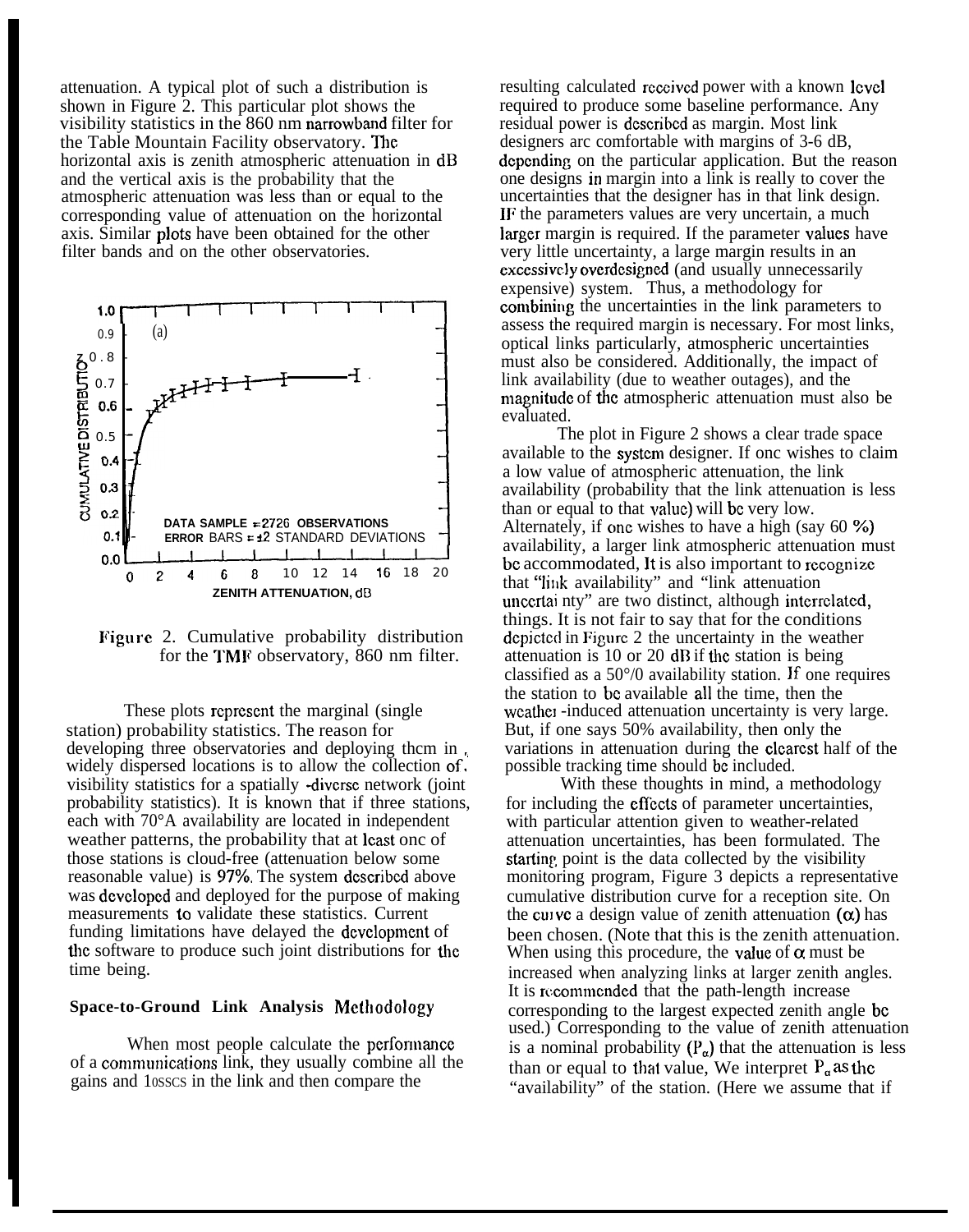the attenuation exceeds  $\alpha$ , the station is unavailable.) We also see that there is an uncertainty region or confidence interval established for  $P_{\alpha}$ . This uncertainty, rotated in the  $\alpha$  direction, represents the uncertainty  $(\Delta \alpha)$  in the design value of zenith attenuation.

.

.





Next, we go to a Design Control Table for the link as depicted in Figure 4. Here wc enter the nominal values of the link parameters, including the nominal attenuation value  $\alpha$  (adjusted for zenith angle). We also enter the favorable and adverse tolerances for each of the link parameters, including  $-\Delta\alpha/2$  for the favorable and  $+\Delta\alpha/2$  for the adverse uncertainties in  $\alpha$ . (WC also take into account the anticipated probability distribution for the uncertainty of each parameter value). Now, working with the nominal parameter value column, wc design the link for a O dB margin. At this design point wc then combine the uncertainties in

# **Link Analysis Example**

**<sup>1</sup>** <sup>Q</sup> **Link Doolgn Control Table**

—

| Parameter                                            | Nominal    | Fav | Adv   |
|------------------------------------------------------|------------|-----|-------|
| <b>Transmit laser power</b><br>Transmit aperture dla | <b>XXX</b> | FFF | AAA   |
|                                                      |            |     |       |
|                                                      |            |     |       |
|                                                      |            |     |       |
| Atmospheric Trans. (dB)                              | (-α)       | Δω2 | -Δα/2 |
|                                                      |            |     |       |
| Link Summary (O dB Margin)                           |            | O,  |       |

**Figure 4. Sample Design Control Table**

the adverse tolerance column (RSS'ing the random unccrtaintics and adding the static ones) to come up with an overall adverse uncertainty  $(\sigma_2)$  for the link.

Once the value of  $\sigma_2$  has been determined, it bccomcs a basis for establishing the required link margin. How much confidence is required by the designer depends very much on the particular application. However, having a quantified basis for specifying that margin is a very important design practice. In our example, let us assume that we wish to provide a  $2\sigma_2$  margin for uncertainties. This would give a 98 % confidence that the link would be closed with positive margin within the design uncertainties.

The above calculation is valid only when the station is available (i.e. when the weather produces  $\alpha$  dB of zenith attenuation or Icss). We must now perform a statistical analysis that includes the effects of weather availability. To do this we will assume a spatiallydivcrsificd reception network and we will use the "Expected Data Volume" or EDV as the metric.

To do this, let us consider a set of N "candidate" stations all eapablc of viewing the space terminal when under cloud-free conditions. Then, the probability that m of those stations arc "available" due to cloud statistics is

$$
P_N(m) = B(N,m) (P_{\alpha})^m (1-P_{\alpha})^{N-m}
$$

where  $1 \frac{3(N,m)}{N}$  is the binomial coefficient "N choose" m". The probability that at least one of the stations is "available",  $P_N$ , is given by

$$
P_N = \sum P_N(m)^= 1 - (1 - P_\alpha)^N
$$

where the sum is from  $m=1$  to N.

his is the "joint availability" of the network to rcceivc a downlink signal is everything is constant. In practice, things change; for example, the Earth rotates or the space vchiclc passes over different regions, Let us assume that the total pass (data downlink) time is T seconds and that during that time, there are K disjoint segments of time  $t_k$  during which time there are  $N_k$  candidate stations. In other words, during the first interval of length  $t_1$  there arc  $N_1$ candidate stations, the next interval of length t, there arc  $N<sub>2</sub>$  candidate stations, and so on. We continue this until  $t_1$ <sup>+</sup> $t_2$ <sup>+</sup> ••• +  $t_K$  = T. Let us also assume that when at least onc station is available, then we can reliably transmit data at a rate  $R$  (the rate used in the design control table). Then, the Expcctcd Data Volume over the T-second interval is given by

$$
EDV = R ``\sum t_i P_{Ni}
$$